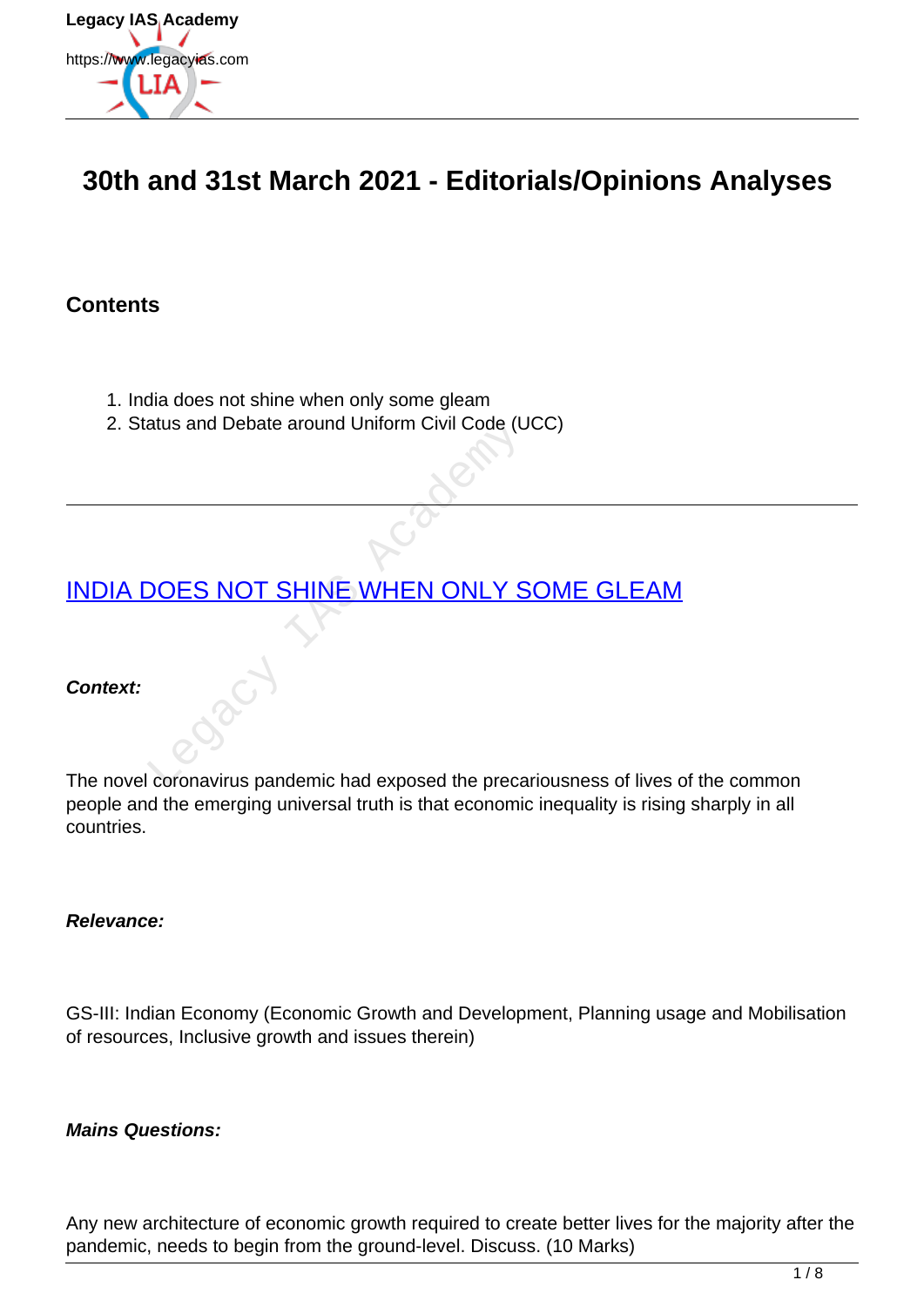

#### **Dimensions of the Article:**

- 1. Global indices
- 2. Inequality in India exposed by the pandemic
- 3. Challenges compounding inequality in India
- 4. Ideas for new framework

## **Global indices**

#### **The World Happiness Report:**

Released by: United Nations Sustainable Development Solutions Network

Cacia Academy

- India's rank: **144 out of 153.** The first five ranks go to Finland, Denmark, Switzerland, Iceland and Norway, respectively.
- Criteria: well-being; positive emotions; supplemental life; circumstances and social environment; inequalities; unemployment; low incomes; discrimination; GDP per capita; life expectancy; freedom; generosity and absence of corruption.

#### **Global Hunger Index (GHI) 2020:**

- Released by: Welthungerhilfe (Germany based) and Concern Worldwide (Irish NGO)
- India's rank: 94th out of the 107 countries. India is ranked lower than neighbours such as Bangladesh (75) and Pakistan (88).
- Criteria: undernourished as a percentage of the population, child wasting, child stunting, child mortality

#### **Oxfam - Commitment to Reducing Inequality (CRI) Index 2020**

• India was ranked 129 among 158 countries overall, in the 2020 Commitment to Reducing Inequality (CRI) Index.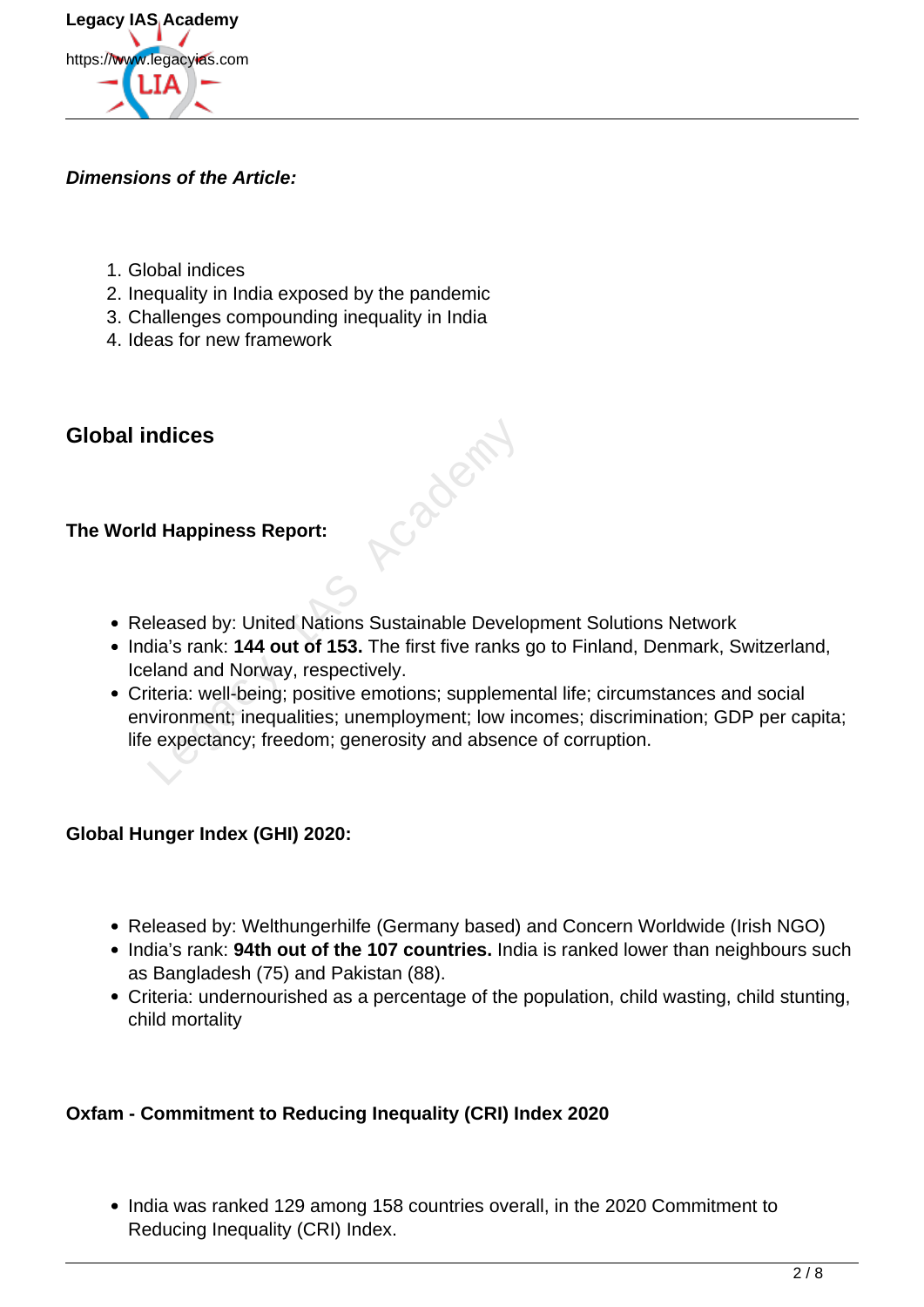

- As per the index, India is among the world's worst-performing countries in tackling inequality going into the pandemic.
- India's health budget is the world's fourth-lowest and only half of the population has access to even the most basic healthcare services, and more than 70% of health spending is being met by people themselves, one of the highest levels in the world.

## **Inequality in India exposed by the pandemic**

- India's top 10% of the population holds 74.3% of the total national wealth of India's richest 1% of the population hold 42.5% of national wealth while the bottom 50%, the majority of the population, owns a mere 2.8%
- Wealth inequality in India is rising with the Gini wealth coefficient having risen to 83.2% in 2019 from 81.2% in 2008.
- In India, one of the most distinctive forms of social inequity come within the spheres of gender and caste, where, people coming from the marginalized sections of these social categories, are directly impacted in terms of their opportunities, access to livelihood, education and health facilities. hest 1% of the population hold 42.5% of nation<br>ajority of the population, owns a mere 2.8%<br>ealth inequality in India is rising with the Gini w<br>2019 from 81.2% in 2008.<br>India, one of the most distinctive forms of social<br>ind

## **Challenges compounding inequality in India**

- 1. **Poverty:** Despite lifting 271 million people out of poverty between 2005-15, India still remains home to 28 per cent of the world's poor, as per the Human Development Report. Though severe poverty is less, vulnerability towards poverty is quite high.
- 2. **Smaller Incomes:** While unemployment is under control in India, smaller incomes have resulted in a higher dominance of working poor, lower share of skilled workforce and lack of old-age security.
- 3. **Education:** In terms of Education, inequality in India is more than that in the South Asian region and the world. Indian girls attend school for a shorter period than the regional average.

## **Ideas for new framework**

- India urgently needs a new strategy for growth, founded on new pillars, such as broader progress measures.
- GDP does not account for vital environmental and social conditions that contribute to human well-being and the sustainability of the planet and these factors are ignored as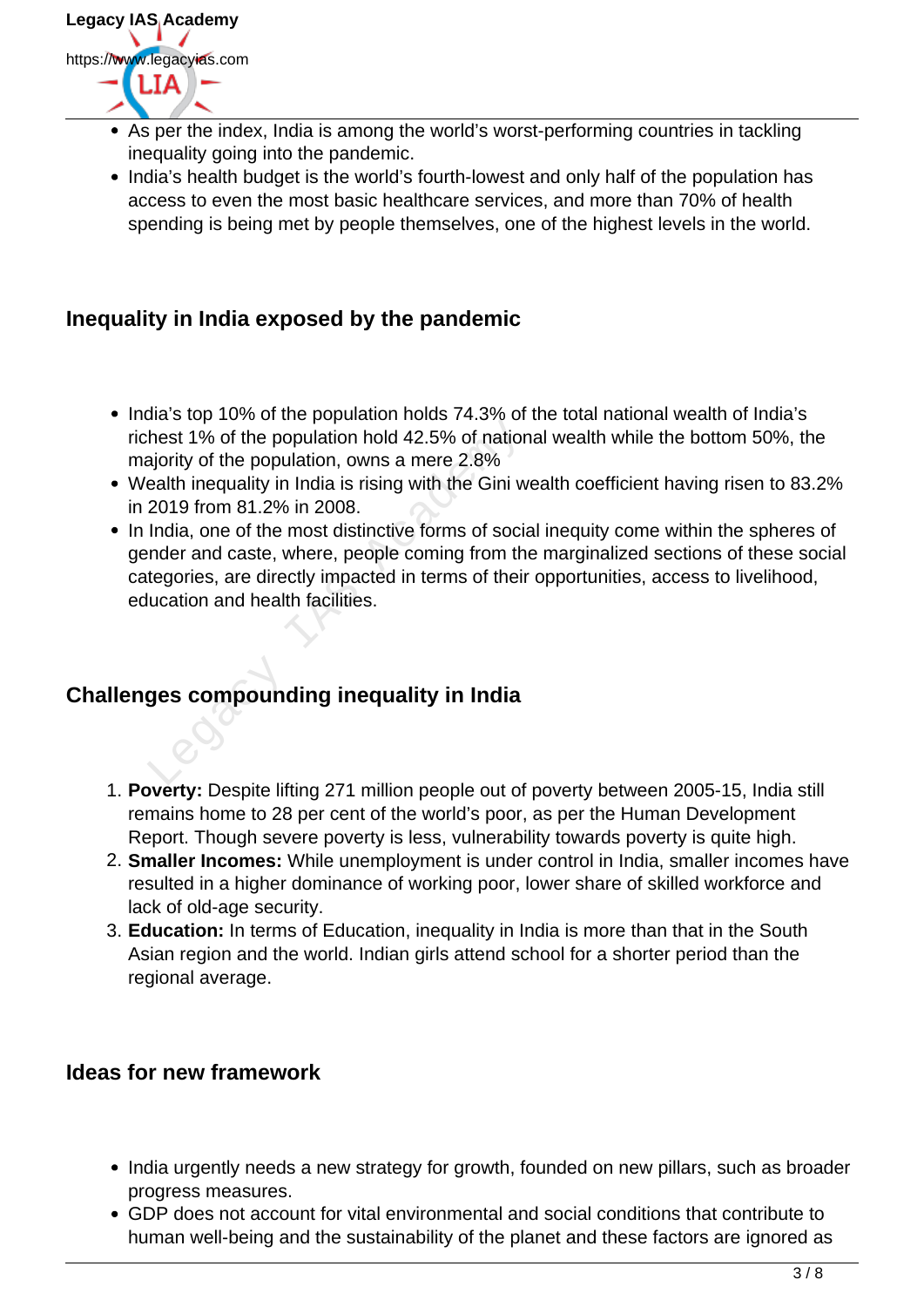

externalities by economists.

- The analysis of sources of well-being leads to the conclusion that the universal solution for improving well-being is for local communities to work together to find their own solutions within their countries, and in their villages and towns.
- The central idea of the inclusive growth includes sharing of fruits of socio-economic development with all sections of the society. As a result, moving towards inclusive growth directly ensures both equality and equity in the long-term growth.
- Until the incomes of all rise, India will be a poor country from the perspective of the majority of its citizens, no matter how large its GDP, therefore, Indian economy must grow to create more incomes for its billion-plus citizens.
- Governments must adopt strong anti-inequality policies on public services, tax and labour rights, to significantly reduce the gap between rich and poor. Governments, international institutions and other stakeholders should work together to rapidly improve data on inequality and related policies, and to accurately and regularly monitor progress in reducing inequality. ta on inequality and related policies, and to accreducing inequality.

-Source: The Hindu

## STATUS AND DEBATE AROUND UNIFORM CIVIL CODE (UCC)

#### **Context:**

The Chief Justice of India (CJI) lauded Goa's Uniform Civil Code, and encouraged "intellectuals" indulging in "academic talk" to visit the state to learn more about it.

#### **Relevance:**

GS-II: Polity and Governance (Constitutional Provisions, Government Policies and Initiatives)

#### **Mains Questions:**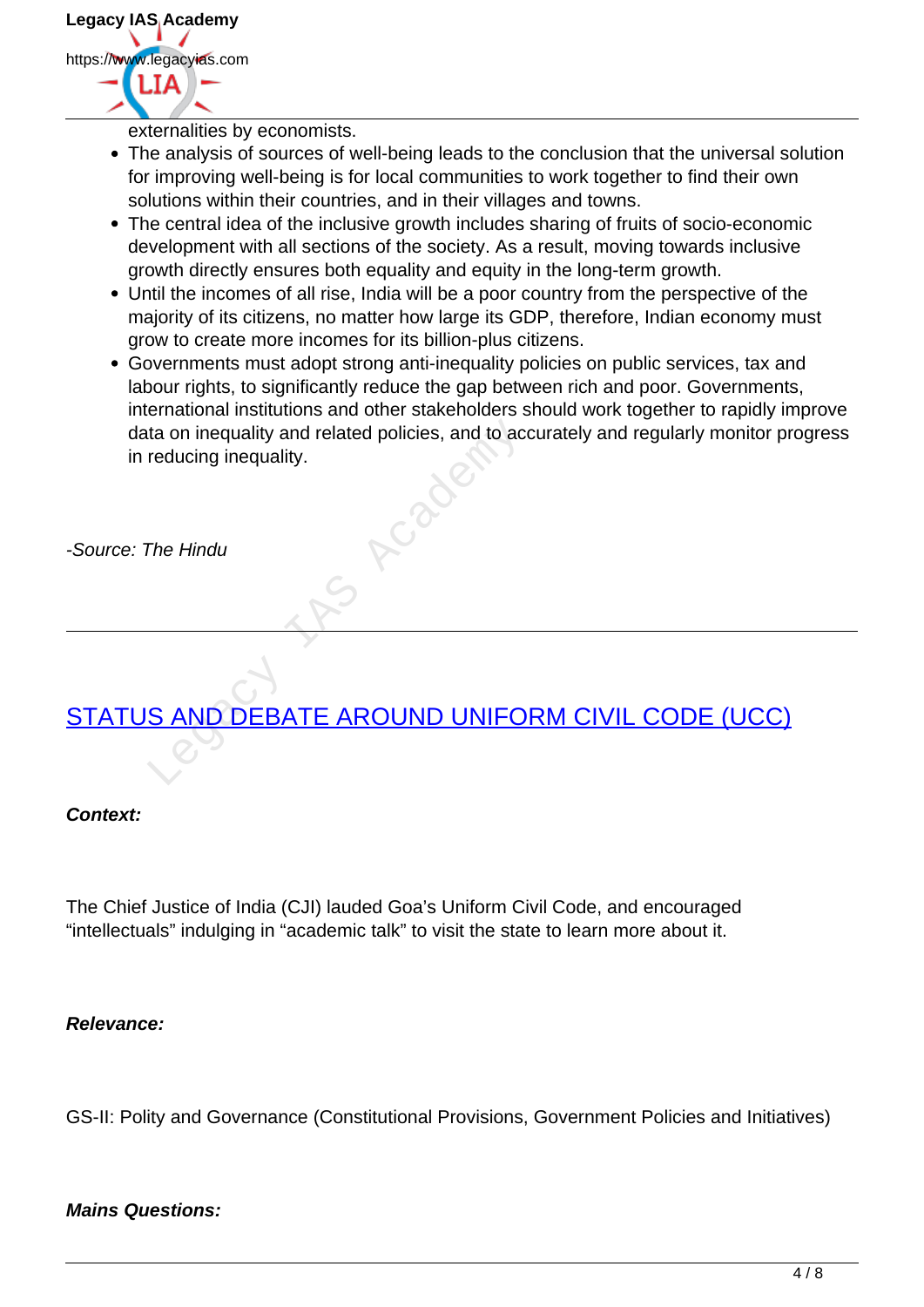

The founders of the Constitution had "hoped and expected" a Uniform Civil Code (UCC) for India. What is the need for UCC and what has been the progress of India towards achieving UCC? (10 Marks)

#### **Dimensions of the Article:**

- 1. What is Uniform Civil Code (UCC)?
- 2. Positive aspects of Uniform Civil Code include
- 3. Challenges in Implementing Uniform Civil Code Include
- 4. Does India not already have a UCC for civil matters?
- 5. How does the idea of UCC relate to the Fundamental Right to religion?

## **What is Uniform Civil Code (UCC)?**

- The Uniform Civil Code (UCC) in India proposes to replace the personal laws based on the scriptures and customs of each major religious community in the country with a common set governing every citizen. nallenges in Implementing Uniform Civil Code I<br>Jose India not already have a UCC for civil matter<br>we does the idea of UCC relate to the Fundamental<br>Multior Civil Code (UCC)?<br>Duiform Civil Code (UCC) in India proposes<br>a scr
- The constitution has a provision for Uniform Civil Code in Article 44 as a Directive Principle of State Policy which states that "The State shall endeavor to secure for the citizens a uniform civil code throughout the territory of India."

Article 44 is one of the Directive Principles of State Policy. These, as defined in Article 37, are not justiciable (not enforceable by any court) but the principles laid down therein are fundamental in governance.

Fundamental Rights are enforceable in a court of law. While Article 44 uses the words "state shall endeavour", other Articles in the 'Directive Principles' chapter use words such as "in particular strive"; "shall in particular direct its policy"; "shall be obligation of the state" etc.

Article 43 mentions "state shall endeavour by suitable legislation", while the phrase "by suitable legislation" is absent in Article 44. All this implies that the duty of the state is greater in other directive principles than in Article 44.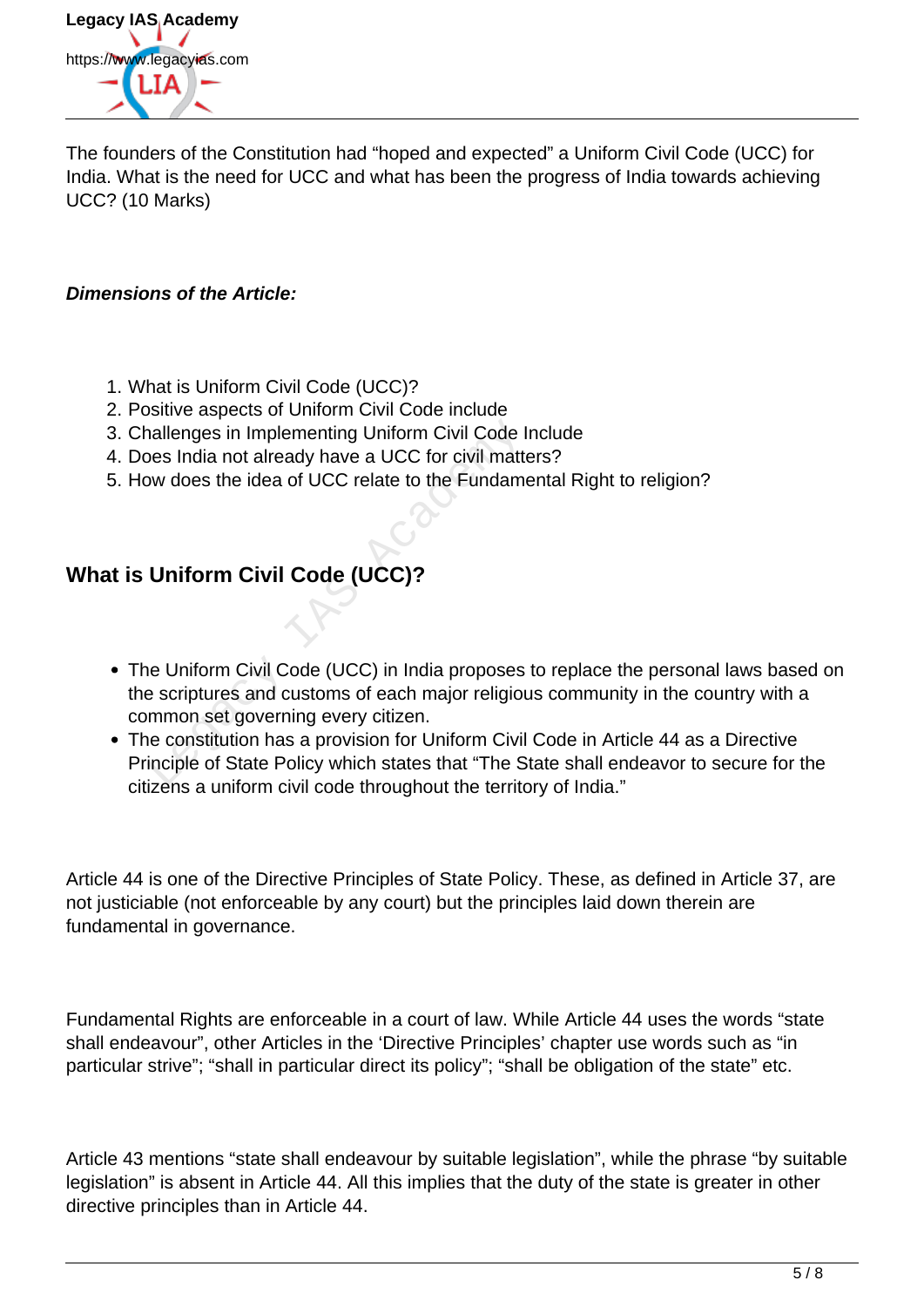

## **Positive aspects of Uniform Civil Code include**

- UCC will divest religion from social relations and personal laws and will ensure equality in terms of justice to both men and women regardless of the faith they practice.
- There will be uniform laws for all Indians with regard to marriage, inheritance, divorce etc.
- It will help in improving the condition of women in India as Indian society is mostly patriarchal
- Informal bodies like caste panchayats give judgements based on traditional laws. UCC will ensure that legal laws are followed rather than traditional laws.
- It can help in reducing instances of vote bank politics. If all religions are covered under same laws, politicians will have less to offer to communities in exchange of their vote.

## **Challenges in Implementing Uniform Civil Code Include**

- Implementation of UCC might interfere with the principle of secularism, particularly with the provisions of Articles 25 and 26, which guarantee freedom relating to religious practices. Can help in reducing instances of vote bank po<br>
me laws, politicians will have less to offer to come laws, politicians will have less to offer to come<br> **ges in Implementing Uniform Civil Comediation**<br>
plementation of UCC m
- Conservatism by religious groups, which resist such changes as it interferes with their religious practices.
- It is difficult for the government to come up with a uniform law that is accepted by all religious communities. All religious groups- whether majority or minority have to support the change in personal laws.
- Drafting of UCC is another obstacle. There is no consensus regarding whether it should be a blend of personal laws or should be a new law adhering to the constitutional mandate.

## **Does India not already have a uniform code in civil matters?**

- Indian laws do follow a uniform code in most civil matters Indian Contract Act, Civil Procedure Code, Sale of Goods Act, Transfer of Property Act, Partnership Act, Evidence Act, etc.
- States, however, have made hundreds of amendments and, therefore, in certain matters, there is diversity even under these secular civil laws. Recently, several states refused to be governed by the uniform Motor Vehicles Act, 2019.
- If the framers of the Constitution had intended to have a Uniform Civil Code, they would have given exclusive jurisdiction to Parliament in respect of personal laws, by including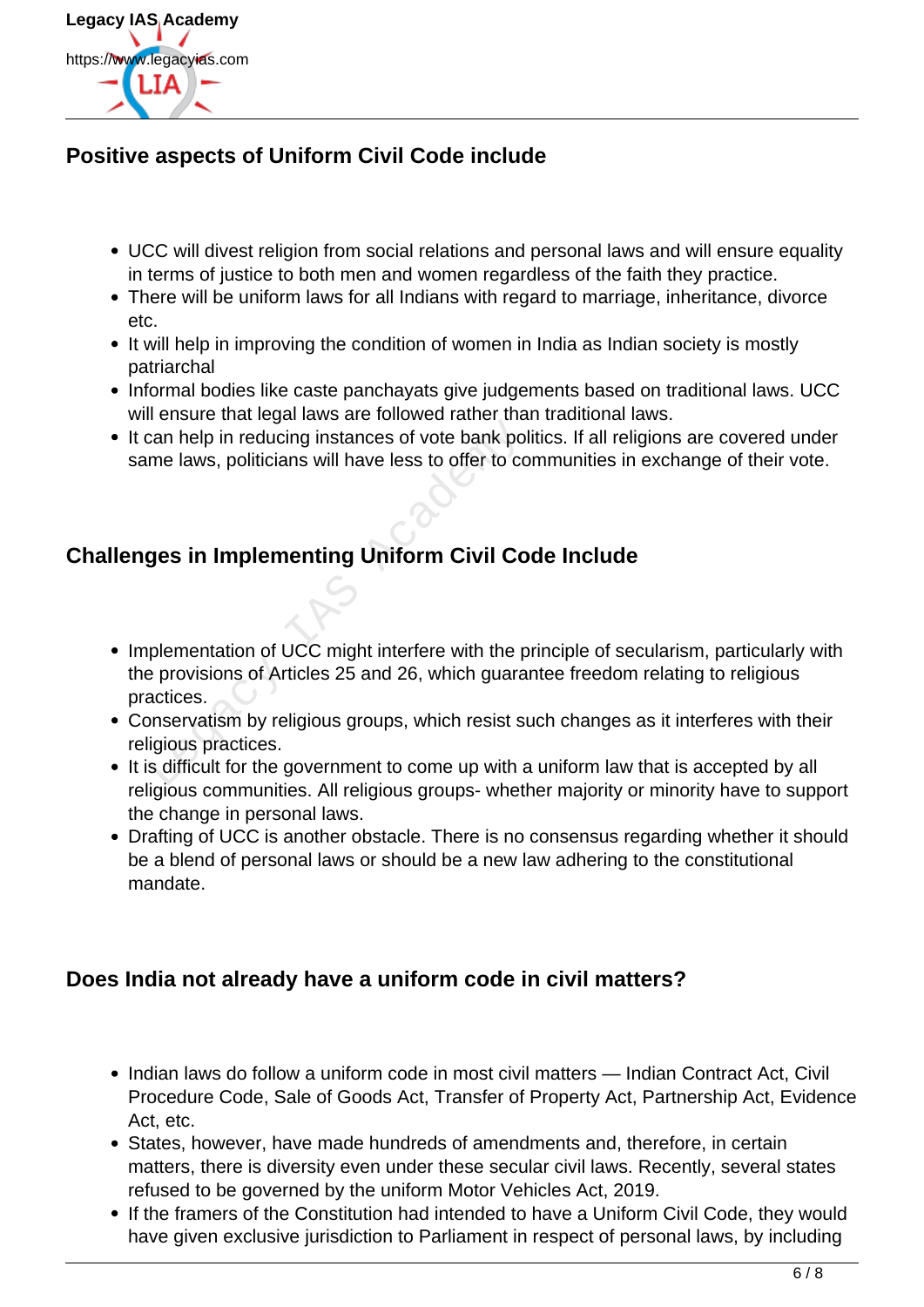

- this subject in the Union List. But "personal laws" are mentioned in the Concurrent List.
- In 2020, the Law Commission concluded that a Uniform Civil Code is neither feasible nor desirable.

## **Is there one common personal law for any religious community governing all its members?**

- All Hindus of the country are not governed by one law, nor are all Muslims or all Christians. Not only British legal traditions, even those of the Portuguese and the French remain operative in some parts.
- In Jammu and Kashmir until August 5, 2019, local Hindu law statutes differed from central enactments. The Shariat Act of 1937 was extended to J&K a few years ago but has now been repealed. Muslims of Kashmir were thus governed by a customary law, which in many ways was at variance with Muslim Personal Law in the rest of the country and was, in fact, closer to Hindu law. main operative in some parts.<br>Jammu and Kashmir until August 5, 2019, locatrial enactments. The Shariat Act of 1937 was<br>s now been repealed. Muslims of Kashmir were inch in many ways was at variance with Muslim<br>d was, in f
- Even on registration of marriage among Muslims, laws differ from place to place. It was compulsory in J&K (1981 Act), and is optional in West Bengal, Bihar (both under 1876 Act), Assam (1935 Act) and Odisha (1949 Act).
- In the Northeast, there are more than 200 tribes with their own varied customary laws.
- The Constitution itself protects local customs in Nagaland. Similar protections are enjoyed by Meghalaya and Mizoram. Even reformed Hindu law, in spite of codification, protects customary practices.

## **How does the idea of a Uniform Civil Code relate to the fundamental right to religion?**

- Article 25 lays down an individual's fundamental right to religion; Article 26(b) upholds the right of each religious denomination or any section thereof to "manage its own affairs in matters of religion"; Article 29 defines the right to conserve distinctive culture. An individual's freedom of religion under Article 25 is subject to "public order, health, morality" and other provisions relating to fundamental rights, but a group's freedom under Article 26 has not been subjected to other fundamental rights.
- In the Constituent Assembly, there was division on the issue of putting Uniform Civil Code in the fundamental rights chapter.
- The matter was settled by a vote. By a 5:4 majority, the fundamental rights subcommittee headed by Sardar Vallabhbhai Patel held that the provision was outside the scope of Fundamental Rights and therefore the Uniform Civil Code was made less important than freedom of religion.